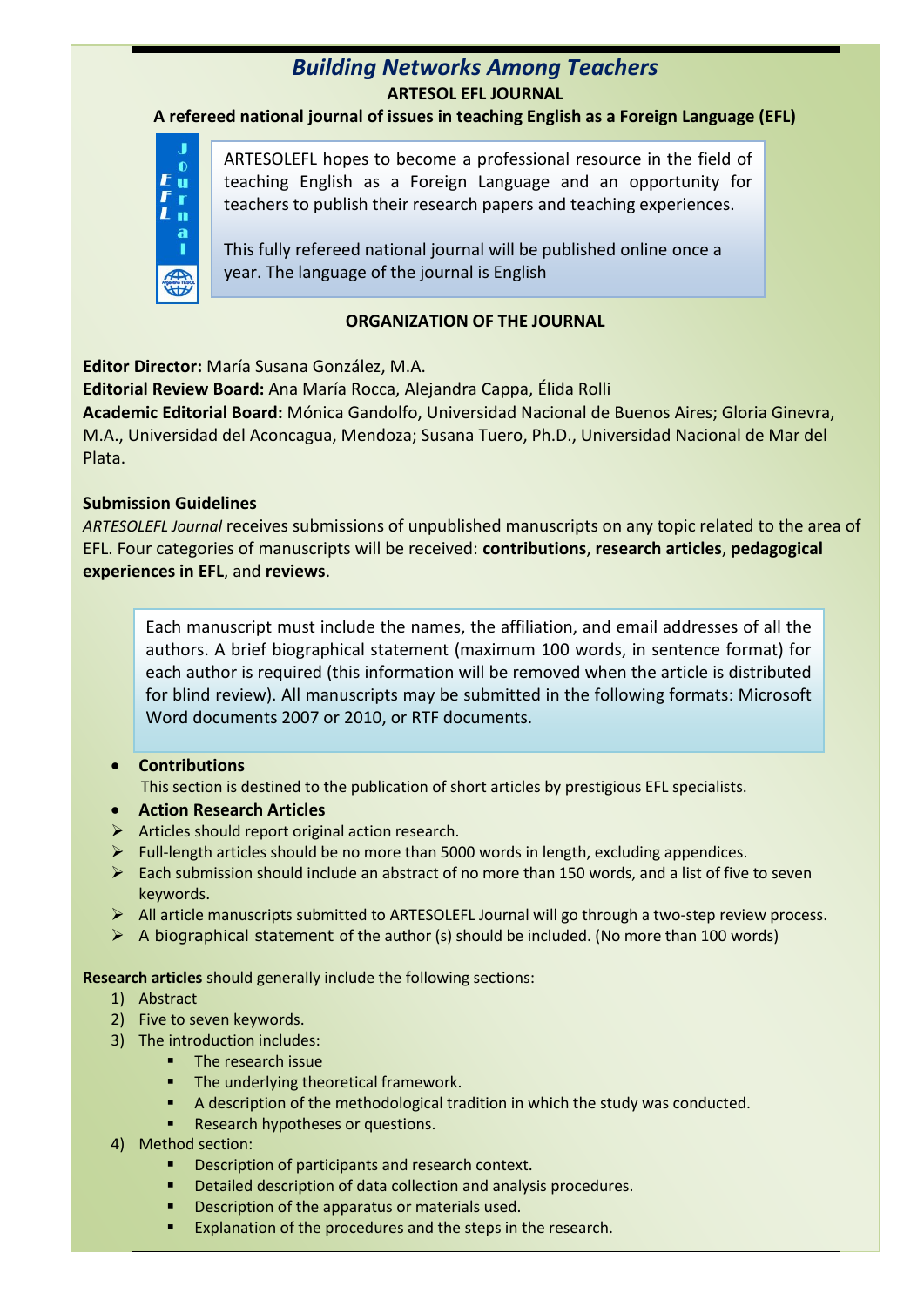#### 5) Results section:

- Presentation of graphs and tables that help to explain the results.
- For quantitative research, presentation of descriptive and inferential statistics used to analyze the data.
- For qualitative research, data should reflect prolonged engagement, observation, and triangulation.

6) Discussion section:

- **An evaluation and interpretation of the results**
- Discussion of alternative explanations
- **EXEC** Causal inferences should be cautiously made
- **EXECT** Results of the study should not be overly interpreted or generalized
- Linking the results obtained in the study to original hypotheses
- Presentation of the implications and any limitations of the study

#### 7) Conclusion:

- A summary and general implications of the study.
- **Suggestions for further research.**

8) References in APA format.

9) Appendices of instrument(s) used.

#### **Original Class Experiences in EFL**

 This section includes the description of new experiences (strategies, techniques, course design) within EFL.

- $\triangleright$  Manuscripts should report original pedagogical experiences: teaching techniques and methodologies, management of different teaching situations, testing and assessment, materials development.
- **Full-length** articles should be no more than 5,000 words , excluding appendices.
- $\triangleright$  Each submission should include an abstract of no more than 150 words, and a list of five to seven keywords.
- $\triangleright$  Biographical information of the author (s) should be included. (No more than 100 words)

#### **Original Class Experiences** in EFL should include the following sections and information:

1-Context

- **Institutional or individual project.**
- Type of institution, primary school, secondary school, teaching training college, university, school of English.
- **EXEC** Language level of students, mother tongue.
- Age of students (children, teenagers, adults)
- Number of periods a week devoted to the teaching of English.
- 2- Theoretical background, frame of reference, sources.
- 3- Types of materials used
- 4- Duration
- 5- Outcome
- 6- Handouts for classroom use.

#### **Reviews**

- $\triangleright$  This section includes reviews of books and journals published by Universities, Teacher Training Colleges and other institutions interested in the development of EFL courses or studies.
- Reviews of individual books, journals or reading instructional software **should not be longer than 1,600 words.**
- $\triangleright$  Biographical information of the author (s) should be included. (No more than 100 words)

The following information should be included at the beginning of the **Review**:

- Author(s)
- **Title**
- Publication date
- Publisher
- Publisher City and Country